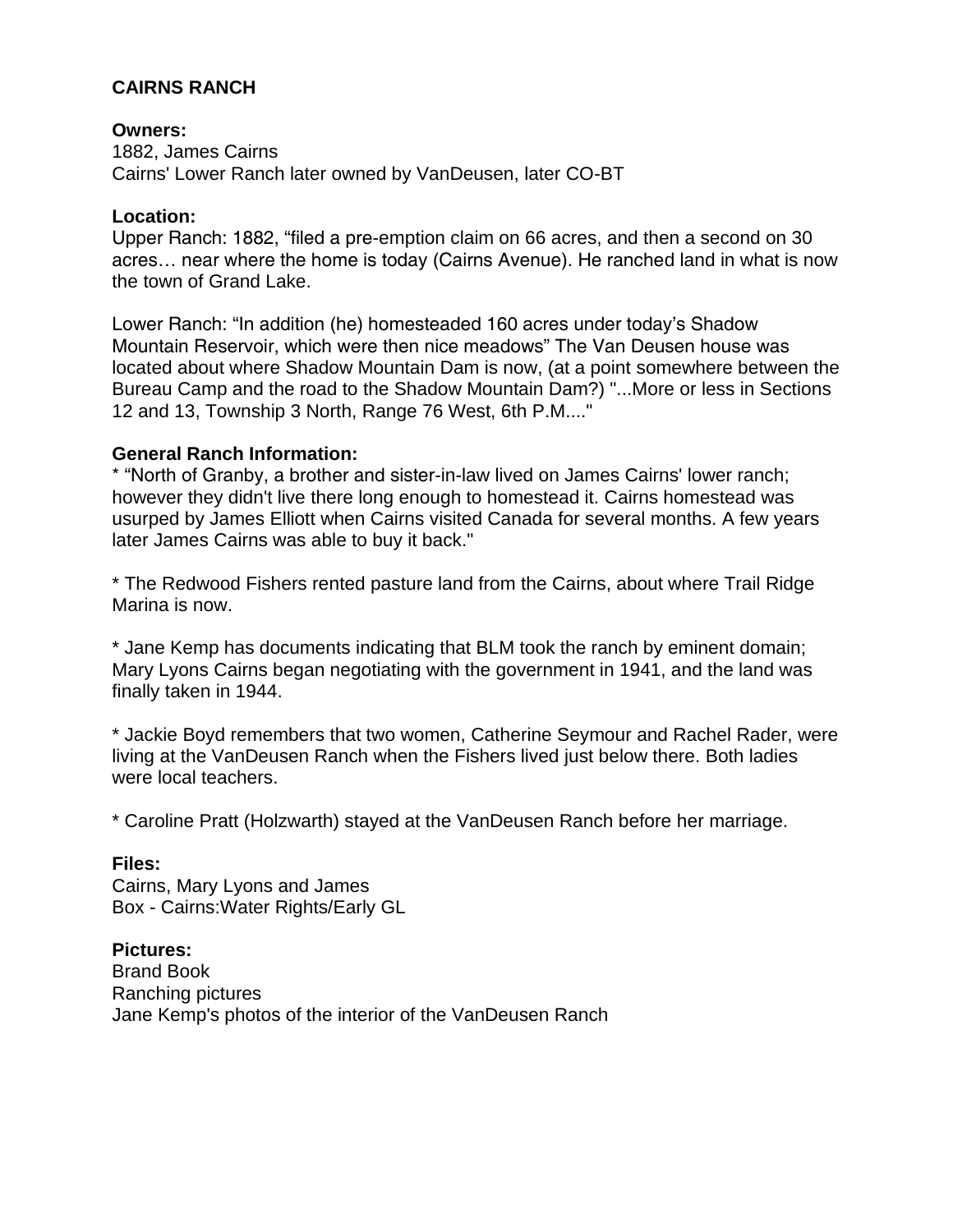







**Patience Cairns**